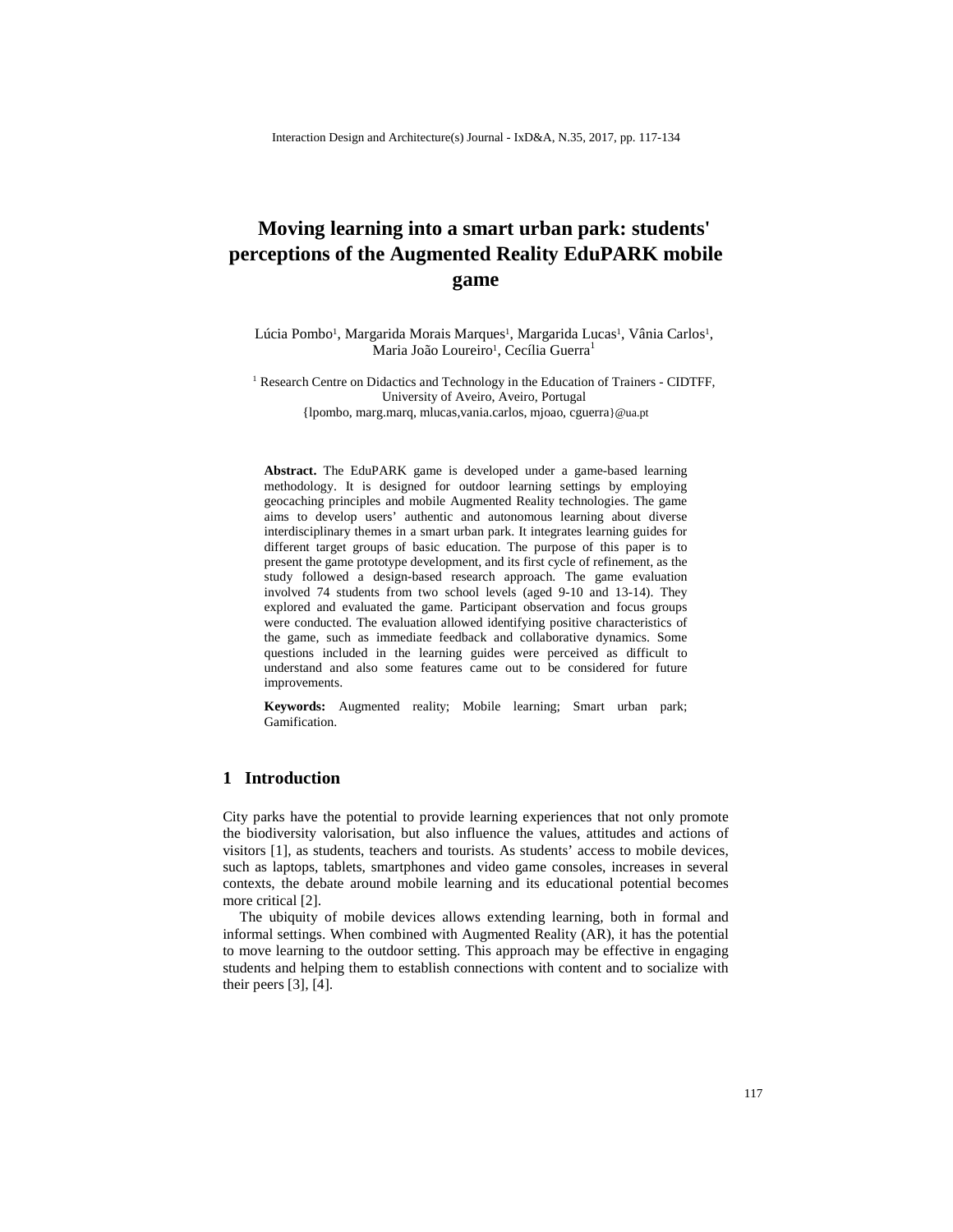A crucial aspect for students during the learning process, apart from the motivational one, is to construct knowledge and move to more complex levels of understanding [2]. Skills such as problem solving, critical, analytical and creative thinking, collaboration, teamwork, digital and communication skills are increasingly required by the labour market, and schools should play a central role in preparing students for the needs of today's society and economy [1].

AR is a technology where real life is enhanced by virtual elements in real time [3]. AR appeals to a constructivist learning paradigm and may be used to improve educational values and diversify learning [4]. Outdoor collaborative learning activities using AR is an approach scarcely found in educational research, hence, little is known about the potential of AR to support teaching and learning in outdoors settings.

Only in recent years have researchers started to define more clearly the advantages and challenges concerning the use of AR for educational purposes [5], [6], [7]. In a recent report, authors point out that AR amplifies access to and interaction with information, hence, creating new learning opportunities for broader understandings [8]. Several other studies [4], [9], [10] suggest that AR enhances students' enjoyment, motivation and interest to learn. For example, a literature review [4] highlights that this type of technology provides immediate feedback and supports autonomous learning, which can have a positive effect on students' motivation and increase their learning performance. Moreover, AR has been shown to be able to reduce cognitive load through the annotation of real world objects and environments as well as to increase long-term memory retention [10], [11]. However, for such affordances to occur, the multimedia material should have curricular and educational relevance [2].

As referred above, AR supported by mobile devices can move learning to outdoor settings, such as Smart Cities (SC). The concept of SC is closely related to using "smart" technology to improve city life. SC should be open to all citizens and enable access to information facilitating citizens' participation, collaboration and transparency at all levels [12], [13].

Studies in SC as a context for learning (smart education) show the potential of the adoption of mobile technologies to generate and collect data for situated games in the city [12], [13], namely in the so called Smart Urban Parks (SUP). SUP are based on mobile learning frameworks, i.e. on anywhere and anytime personalized learning [14], fostering learning outside of the classroom into the learner's environments (real and virtual), becoming more situated, personal, collaborative and lifelong [15], [16].

Smart education can be used to promote new modes of learning in science education, for instance in what concerns environmental education, since the ability to understand ecosystems is enhanced by experiences in real environments [5] that can affect student attitudes about nature [17]. The preservation of the historical and biological heritage from SUP requires educational values from communities, such as conservation attitudes and sustainable lifestyles [18, 19]. Other authors [5] specifically point out the unique affordances of AR, as an "immersive" interface that enables participants to interact with digital information embedded within the physical environment, on the support of this kind of situated learning in environmental science education.

The purpose of this paper is to present the development of the EduPARK game within the first cycle of the app prototype refinement following a design-based research approach. The game evaluation was carried out through a user experience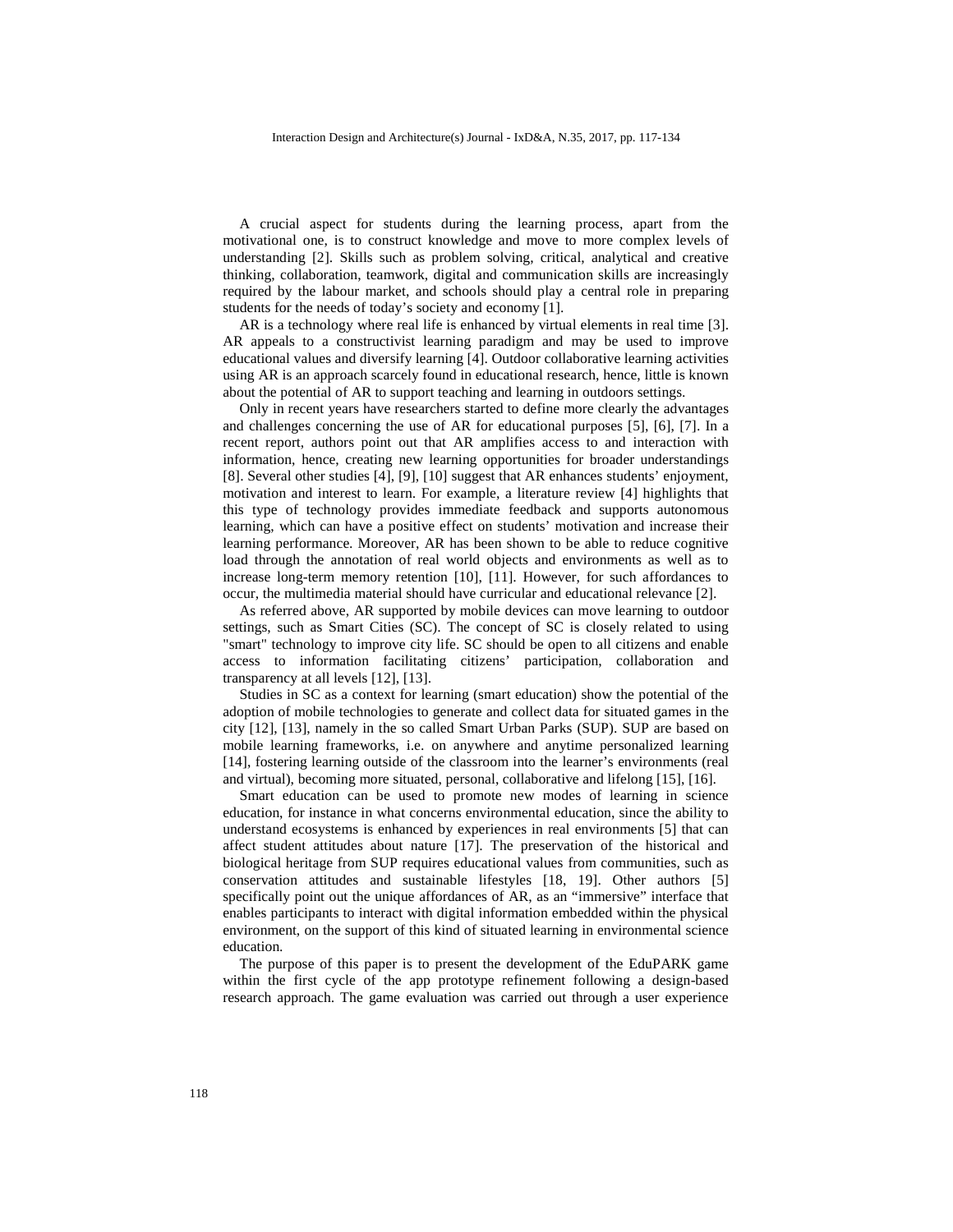involving students, to collect their perceptions regarding the app-use, namely positive and negative perceptions of the EduPARK game regarding enjoyment and level of difficulty. The study value relies on: i) the originality of the product itself which combines different areas of interest; ii) the emphasis placed on user experience during the first cycle of the game implementation; iii) the added value to educational mobile augmented reality games.

In the following sections, and after a brief contextualisation about educational AR games and the EduPARK project, the game will be briefly described. Then the methodological options will be presented, including the data gathering and analysis processes, as well as the results and their discussion. In the final remarks section, empirical-based recommendations are proposed for the EduPARK game improvement as well as, design principles for AR mobile games.

### **1.1 Educational AR games**

One of the emerging potentials of mobile technologies exploration in educational contexts is related with digital games [20]. Educational games are a unique and emerging field that requires partnerships among game designers, educators, programmers and researchers, willing to collaborate in the design of innovative and motivating learning experiences. Future developments in this area involve evaluating and analyzing game usage data, providing powerful tools on how to create better learning experiences, and developing game-based learning, supported by significant data about the students' perception and their performance while playing [21], [22]. Additionally, the competition created by games may increase students' engagement in challenging learning situations and improve their overall sense of enjoyment [23]. On the other hand, when game's wining conditions require working with other players, collaborative dynamics can also be promoted [22], [24].

As the ease of access to mobile devices such as laptops, tablets, smartphones and game consoles by students increases in many educational contexts [25], the debate around concepts such as Bring Your Own device – BYOD [26], and Mobile Learning [2], and their educational potential, become more acute. One of the emerging potentials of the use of the mentioned devices in educational contexts is the domain of digital games that allow students, in addition to learning about specific contents of the various disciplinary areas, to develop meaningful and contextualized learning while simultaneously gaining experience in the use of digital technologies [20]. Subsequently, educational games are not just games, but a unique and emerging field that works at the intersection of game designers, educators, programmers and researchers, who collaborate in the design of innovative and motivating learning experiences. Over the past 10 years the domain of educational games has grown dramatically, amidst countless successes and failures [21]. According to these authors, future developments in this area involve evaluating and analyzing game usage data for educational purposes, providing powerful tools on how to create better learning experiences, and developing game-based learning supported by significant data about the student, and their performance while playing [21, 27].

There are already a number of developed AR games for mobile devices that support authentic learning in outdoor settings, such as the ones briefly described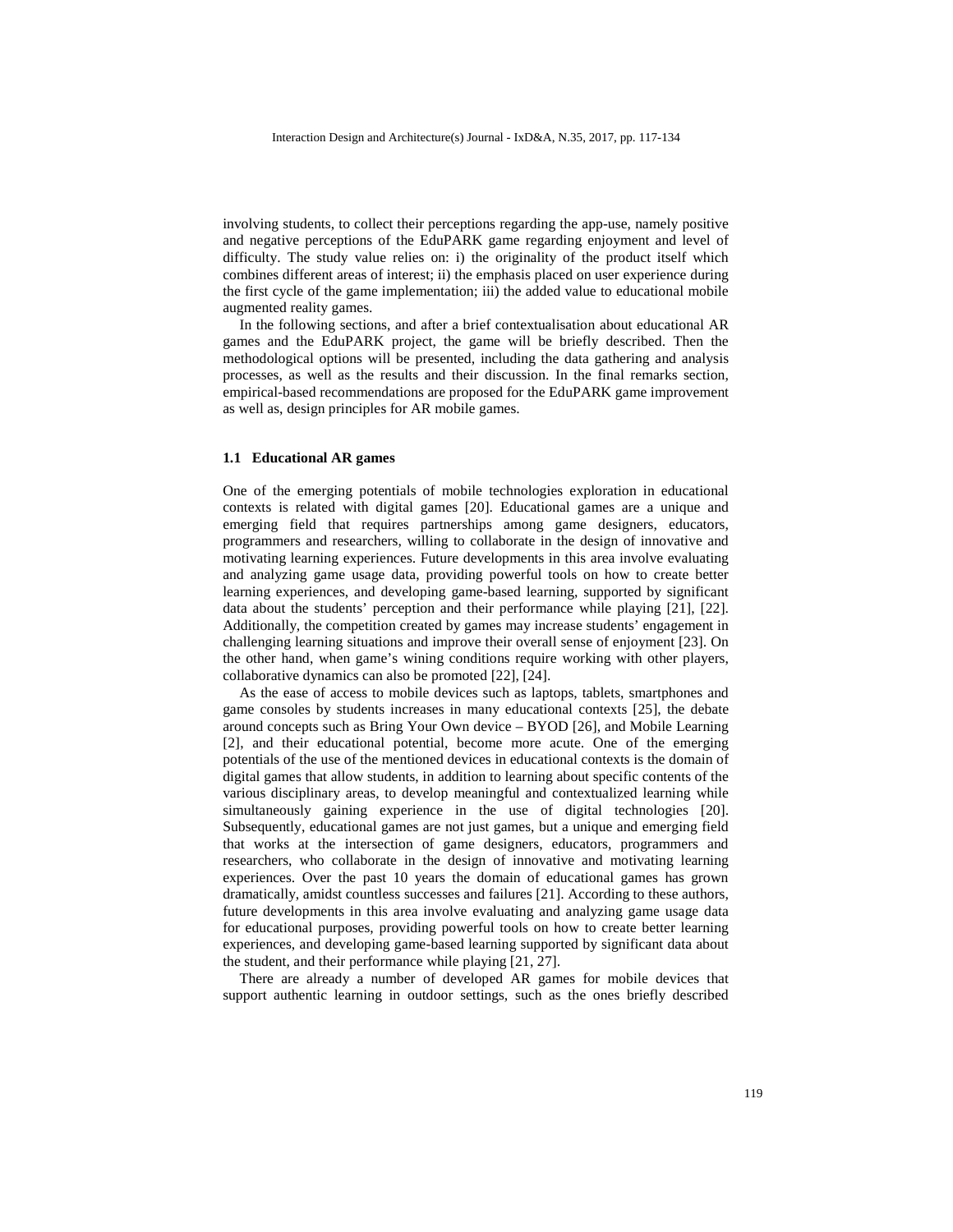below. A trend seems to be the use of AR apps with some sort of geo-location mechanisms.

Alien contact!, developed by [28] is a curriculum relevant and narrative-driven, inquiry-based AR simulation. In this game, students move around a physical location to get closer to digital artefacts displayed in a map, triggering video, audio, and text files. Students in the same group play different roles and share information to successfully discover why the aliens have landed and solve academic challenges (subtasks involving math, language, arts, and scientific literacy skills). According to [28], this game promotes high engagement and motivation supported by the novelty of the use of handheld computers and GPS to learn; the collection of data outside the classroom (more authentic learning environment); the development of physical space orientation skills; and distributed knowledge, positive interdependence and different roles. The main difficulties pointed out were the GPS errors; screen visualization and audio listening in the outdoors; the high management requirements for teachers (to maintain the activity flowing); student cognitive overload and strong competition between teams.

The AR butterfly ecological learning system [29], developed using AR and mobile technologies, follows a game-based and mobile learning approach to teach students about butterfly species, ecology and conservation, in a campus environment. The AR is triggered by GPS coordinates (location-based AR), so that students can observe virtual butterflies around nectar plants when they approach certain locations. The application also allows the breeding of virtual butterflies to enable observation of the butterfly life cycle and support understanding of their growing process. Students can autonomously use this application.

The EcoMOBILE [5] is another project that combines mobile platforms and AR to provide a more interactive way to learn in outdoor contexts and increase student motivation and engagement. In EcoMOBILE the information is accessed by GPS triggers. The information ranges from interactive media, such as images, videos, 3D models and collaborative quizzes (multiple choice and open-ended questions) to AR visualizations. The authors claim that the use of these technologies keeps students motivated and allows them to explore the field at their own pace, freeing teachers to act as facilitators and move around to check the progress of the different groups. Although these experiences have a lot of positive aspects, an issue found was that some groups just speeded through the activity without reading or fully understanding the contents.

The ZooEduGuide [30] is a mobile application to enhance the zoo visits experience in Thailand. This app provides an interactive way to explore a zoo by combining mobile devices and AR. It has three main modes: (i) learning, which presents information about the animals via rich interactive multimedia content, where the information is accessed by scanning QR codes; (ii) educational games, animal sound identification and trivia quiz, where the game scores are ranked adding a social and competitive component; and (iii) the visit zoo mode, which is a zoo guide where visitors can visualize the map and customize it with their own points of interest and visit path, and check the event schedule. The application makes use of AR to guide the visitor inside the zoo by showing points of interest in the camera view.

The AR competitive game developed by [23] is based on the traditional board game concept. The players need to roll a digital dice, but in this game they move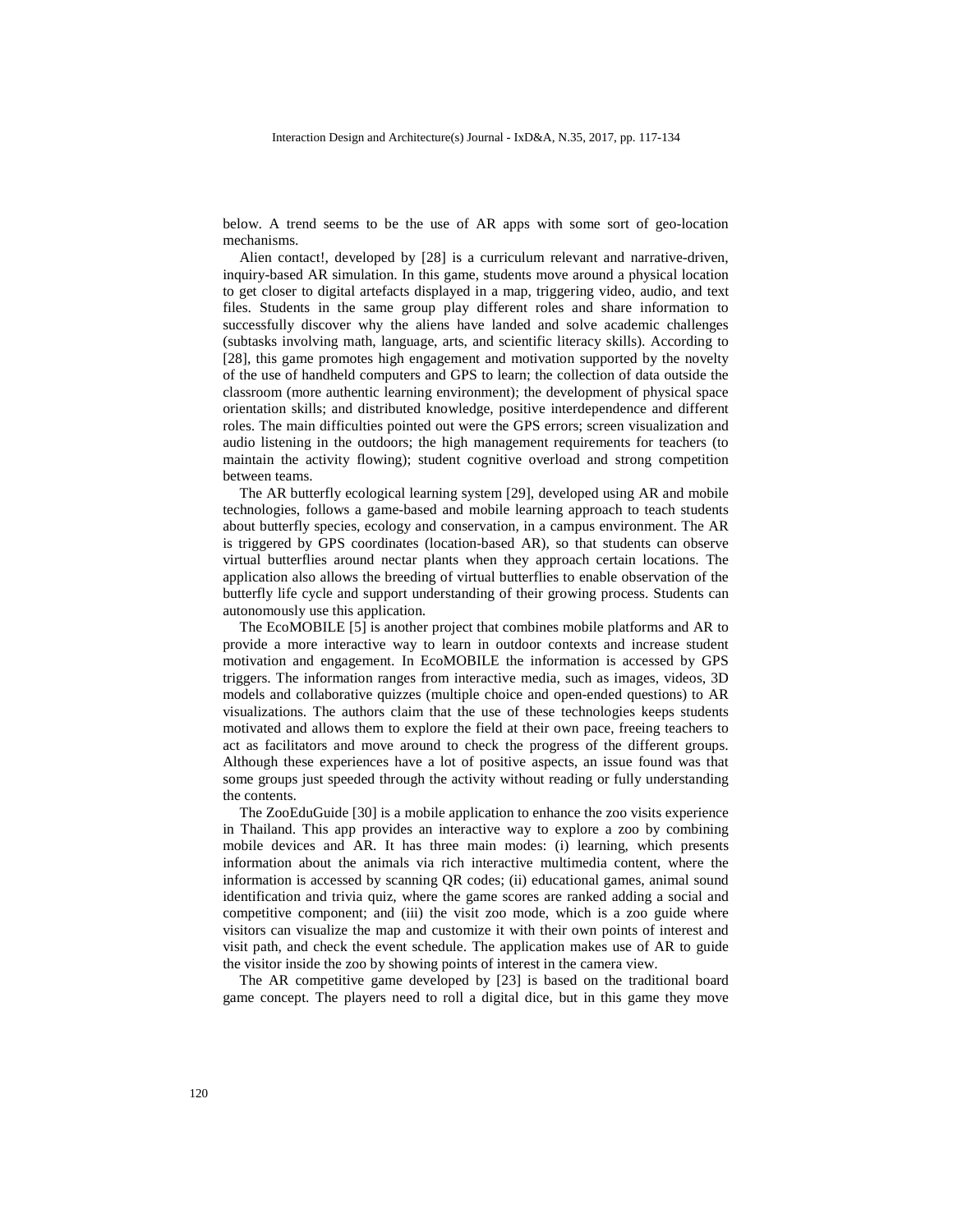around in a butterfly garden. At each location, students need to answer questions or complete a mini-game. The authors [23] recommend a three-step design procedure for applying a competitive gaming approach to AR-based outdoor activities: (1) select the activities that require students to explore or make observations in real-world contexts; (2) prepare a set of questions related to the real-world contexts for the competitive game; and (3) determine the location and content for each AR-based events.

Overall, the above-mentioned initiatives provide important insights into the use of AR mobile games in outdoor educational settings. For example, AR is recognized as a technology that might enhance student interest and motivation, as well as promote self-learning. AR can support the understanding of complex and abstract concepts and, when combined with game-based learning, students may be more willing to overcome challenges and learning difficulties.

### **1.2 The EduPARK project**

The EduPARK project (http://edupark.web.ua.pt) big challenge is to create original, attractive and effective strategies for interdisciplinary learning in Science through the creation of an interactive mobile Augmented Reality (AR) application, using mobile devices. This is supported by geocaching activities by hunting treasures/caches with the support of the mobile app.

The project aims to contribute to the SUP concept by designing, implementing and evaluating the EduPARK game, supported by a mobile app, to promote learning within an urban park located in Aveiro – 'Parque Infante D. Pedro' that serves as the "lungs of the city" and presents a rich botanical diversity and historical patrimony [1]. The EduPARK game intends to enable teachers, students and the general public to explore and access information about the plant species living in the city park, historical references, different multimedia contents and a map of the park allowing people's interaction [1].The game includes several learning guides for different target groups (students, teachers and, also, tourists), integrating multidisciplinary issues under the Portuguese National Education Curriculum, and proposing interdisciplinary questions and educational challenges so that visitors can enjoy a healthy walk while learning.

In summary, the innovation of the EduPARK project relies on the articulation of the following components: (i) the use of a new and easy to explore AR mobile gamelike application; (ii) geocaching-based learning in outdoor environments; and (iii) interdisciplinary educational materials (guides) [27]. The EduPARK game was tested in the above-mentioned SUP, in order to gather students' perceptions of the game as a means to improve it. The project methodology follows a design-based research approach and this paper reports the implementation and evaluation phase [31–33] of the first cycle.

### **2 The EduPARK game**

As the focus of the EduPARK project is the development of a learning intervention in a real educational context, involving multiple iterations for refinement and evolution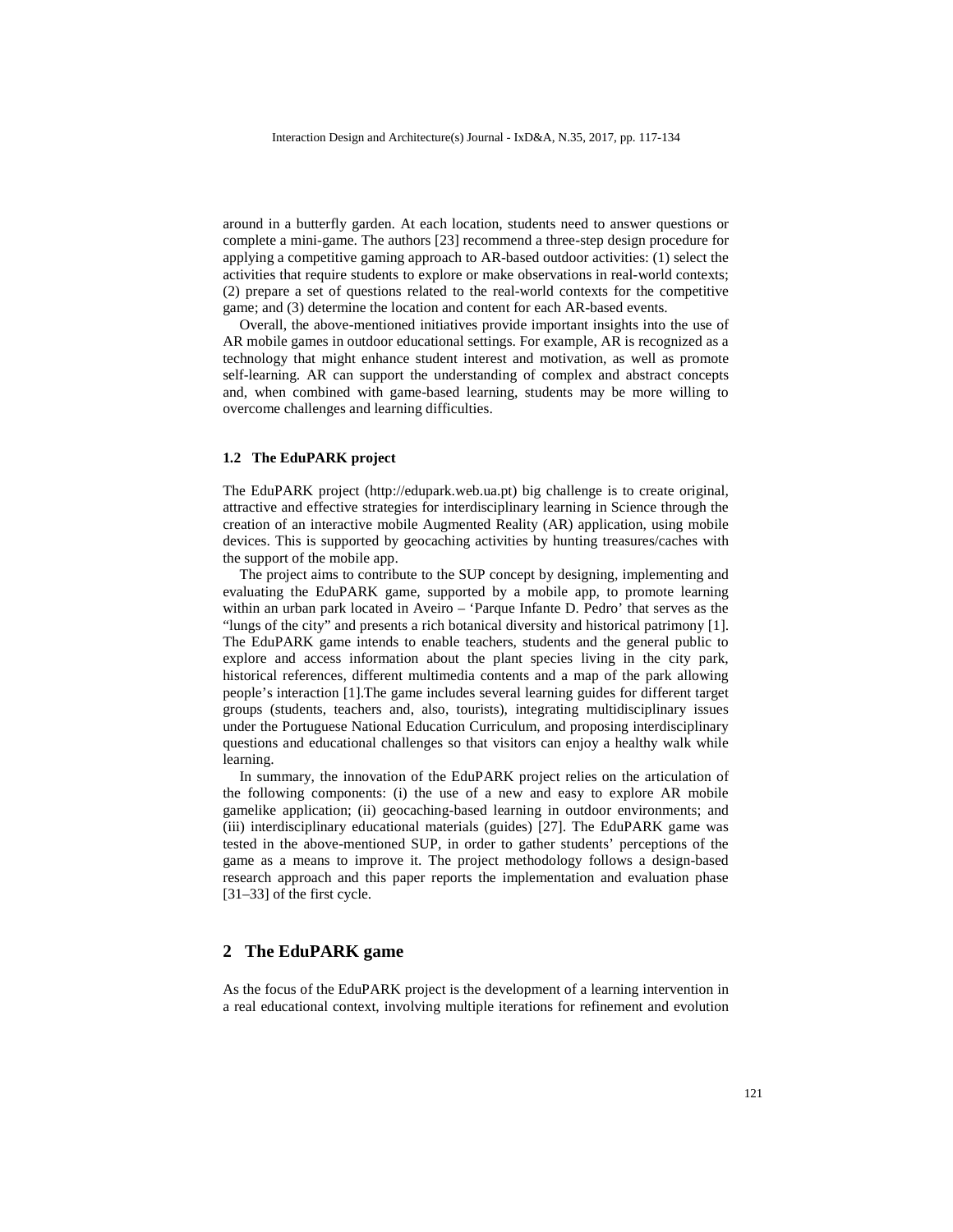of a mobile AR game, a design-based research approach was considered suitable [31- 33]. This approach includes two or more cycles of four phases: 1. analyze the problem; 2. design and develop potential solutions; 3. implement and evaluate; and 4. reflect and report [32]. The present paper reports the first cycle of the EduPARK game prototype.

#### **2.1 Analysis of the problem**

The EduPARK game was designed to be played at a specific geographic context: the urban park 'Infante D. Pedro' in Aveiro, Portugal. This is a large green area inside the city, created in 1862 by Manuel Firmino Maia, who was the president of the city [1]. This park integrates several specimens of tropical (e.g. *Jacaranda mimosifolia*) and native (e.g. *Quercus robur*) flora [1], as well as an artificial lake with some fauna diversity (e.g. *Anas platyrhynchos*). Biological and historical patrimony of this park prompted several teaching and learning opportunities that the research team identified as worth of exploring [1]. This SUP has an important educational potential to develop formal and informal teaching activities about ecological conservation and biodiversity, not only for school education (from basic to higher education), but also for the public in general and tourists visiting the park.

Focusing Basic Education students, which are the target-public of this study, the use of new interactive technologies may provide an opportunity for students to be physically engaged in task solving [17], experience biodiversity in nature and value the protection of green spaces. This might promote an active participation of students, constructing their knowledge, as well as the development of values enhancing an authentic, sustainable and engaging learning [16]. Furthermore, the development of virtual infrastructures closely integrated with the physical landscape, allows to place students at the centre of increasingly ubiquitous educational contexts [12]. This approach fosters authentic and situated learning outside the classroom [15].

Given the potential of mobile technologies articulated with gamification principles and outdoor settings, the EduPARK game was developed combining these aspects and also integrating curriculum content in authentic learning situations, fostering personal and collaborative learning within a lifelong perspective.

### **2.2 Design and development of the EduPARK game**

A multidisciplinary team has been involved in this phase of the EduPARK game prototype. Three Science Education researchers and one Basic Education (BE) teacher collaborated with three Computing researchers in order to articulate the scientific content regarding the city park, the pedagogical activities to be explored and the technical issues of the app.

The EduPARK game provides activities that combine AR and geocaching principles (e.g., finding strategically placed caches) in a SUP, supported by a mobile app. Its first version, developed between September and November 2016, comprised an interactive AR quiz-based game to be played by teams of students, in a friendly competition approach. As such, two quiz-based educational guides were developed: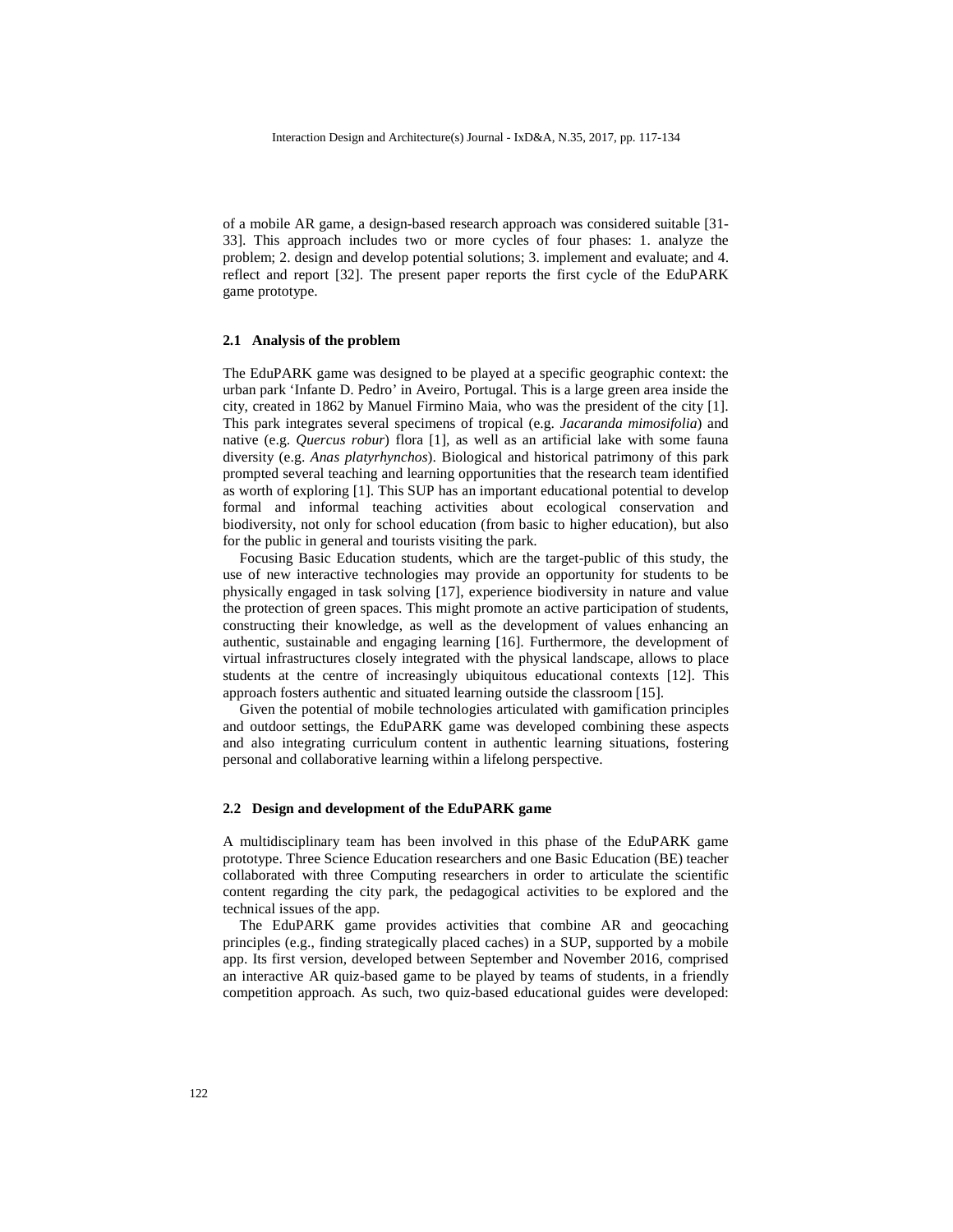one for the  $1<sup>st</sup>$  Cycle of Basic Education (BE) System (9/10 years-old) and another for the  $3<sup>rd</sup>$  Cycle (13/14 years-old).

The mobile application, for Android devices, was developed using Unity 5, a popular cross-platform game engine. As for the AR marker detection the Vuforia SDK for Unity was used, since Vuforia is currently the most widely adopted platform for AR technology [27]. The basic structure and functionalities of the developed prototype are showed in Fig. 1 and described below.



**Fig. 1.** Structure of the EduPARK app

One of the initial screens of the app prompts the players to identify their team and select a learning guide (step a in Fig. 1): one for  $1<sup>st</sup>$  Cycle students (aged 9-10) and the other for 3rd Cycle ones (aged 13-14), both of Basic Education. The quiz questions, as well as the predefined path in the SUP, are different depending on the selected guide. A short tutorial follows (step b in Fig. 1) explaining how to use the camera tool to recognize the AR markers. These unlock the access to information relevant to answer a series of questions related to each specific location. Next, the players can initiate the game cycles (step c in Fig. 1): i) following instructions to find a specific AR marker (Fig. 2a); ii) using the device to recognize the prompted marker; iii) accessing a set of multiple-answer questions (Fig. 2b), with associated content; and iv) receiving adequate feedback to answers (Fig. 2c) and points, if answered correctly. The app also provides feedback through the constant display of accumulated points and offers a sense of progress through the number of questions answered, locations visited and caches discovered vs. the total number of these items. The app integrated the hunting of three physical caches/treasures strategically distributed in the SUP.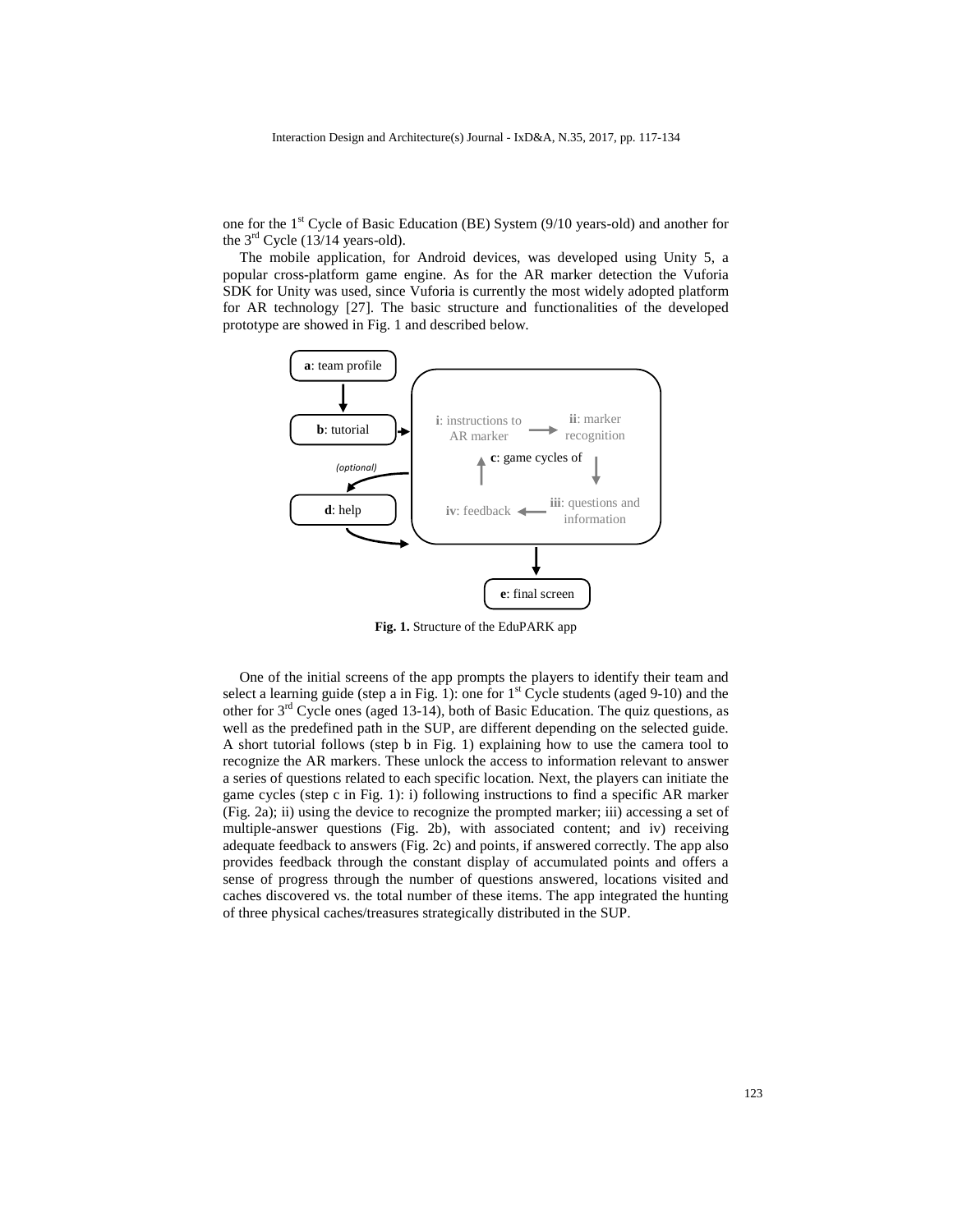

**Fig. 2.** Screenshots of the app with: a) instructions to an AR marker; b) multiple-answer question; and c) feedback to answer

To support the players' progress, the app provides a number of tools: camera (to recognize AR markers and take pictures), backpack (to see the pictures taken), compass (to support the players' orientation in the park) and a map of the park (with the players' location as well as the next location or cache to visit).

At any time, the players can access the help menu. It has a general help screen and one help screen for each tool. Finally, the last screen displays the overall performance of the team, with the total number of points, the number of correct and wrong answers and the completion time of the game.

The inspiration for the EduPARK mascot was the informal name of the park, known as "Monkey Park". The origin of the name is linked to a female monkey that lived in the park, for several decades. The mascot is being used in the app to guide the players and give them formative feedback after answering one of the quiz questions. For example, when an incorrect answer is given, the mascot provides the right answer, giving a full explanation.

#### **2.3 Implementation and evaluation of the EduPARK game**

The first version of the game was designed to be played by teams of students, in a friendly competition approach during the Science and Technology Open Week of the University of Aveiro and was tested between September and November 2016.

Educational guides for the  $1<sup>st</sup>$  and  $3<sup>rd</sup>$  Cycles of BE were developed to be played by teams of students, who were prompted to search for and locate three physical caches in the park, in a friendly competition approach [22]. The main purpose was to gather students' feedback to improve the EduPARK game, after playing the game in the SUP. As the guides developed firstly targeted students from the  $1<sup>st</sup>$  and  $3<sup>rd</sup>$  Cycles of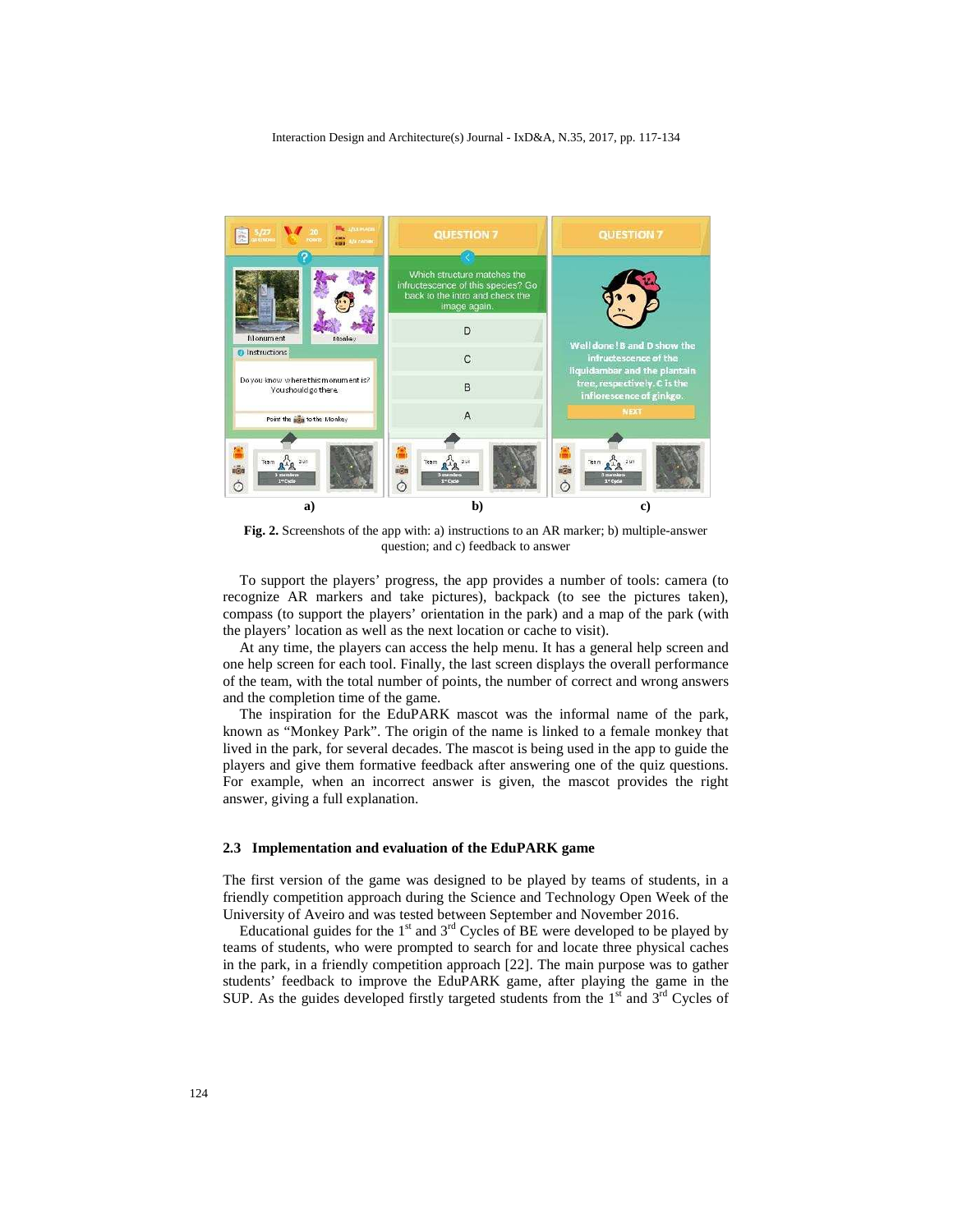BE, registrations for one class from both cycles were open under the Open Week. During the registration period, two teachers, hence two classes from the  $1<sup>st</sup>$  Cycle, showed strong interest in participating. As a result, this experience was held with two classes of the  $1<sup>st</sup>$  Cycle and one class of the  $3<sup>rd</sup>$  Cycle of BE (Fig. 3), from two neighbouring schools of the city park.



**Fig. 3.** Students exploring the EduPARK game in an outdoor environment.

Detailed information on the implementation and evaluation of the game, particularly on the activity developed during the Open Week, is provided in section 3.

### **2.4 Reflecting and reporting**

The phase of reflecting and reporting is related to the implementation and evaluation of the EduPARK game that will be presented in sections 4 and 5. The analysis of main data aims to identify and discuss positive and negative aspects, as well as enhancement suggestions emerging from the empirical data. The results their discussion and report will be crucial to the next cycle of refinement of the game, as the project follows a methodology with multiple iterations for improvement and evolution of a prototype. The methodological options are described below in the next section.

# **3 Methodological options to implement and evaluate the game**

The present study focuses on the first cycle of the design-based research approach [31–33] employed in the EduPARK game presented previously, comprising several cycles of the prototype refinement, based on the users' perceptions. In the first refinement cycle, the app was tested in three sessions with around 25 students each (Table 1). The total number of students participating in these sessions was 74. Their characterization is showed below.

**Table 1.** Characterization of the classes involved in the evaluation of the EduPARK game.

| Group | Cycle | N. of students | Average age | % of female | % of male |
|-------|-------|----------------|-------------|-------------|-----------|
|       | 1 St  | 26             | 9,0         | 69.2        | 30,8      |
|       | 1 St  | 26             | 9,0         | 50,0        | 50,0      |
|       | 2rd   |                | 12.9        | 31.8        | 68.2      |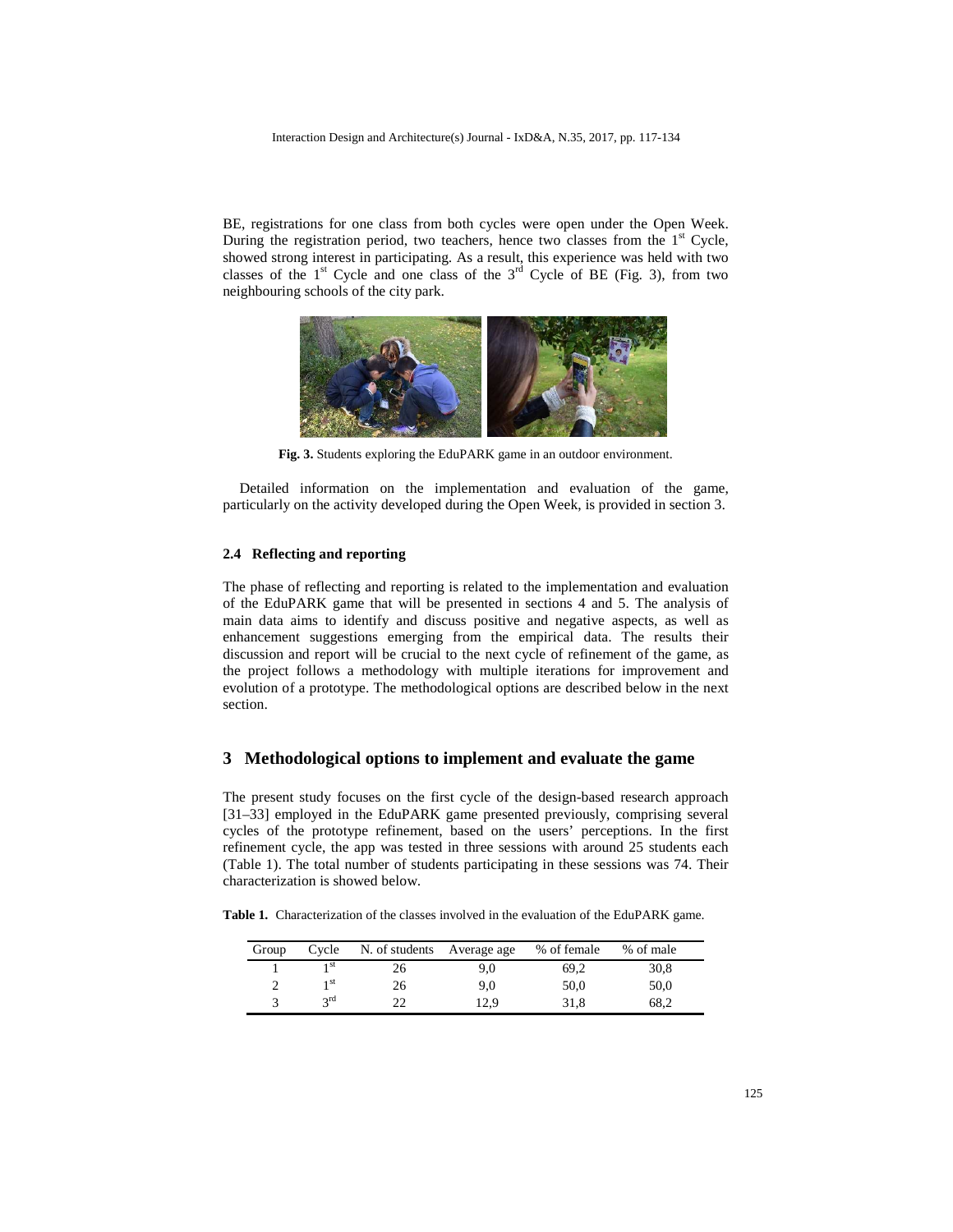The participants' personal profile was the following: in the two first groups the average age of students was 9 (students attending the  $1<sup>st</sup>$  cycle) and 13 in the third group (students attending the  $3<sup>rd</sup>$  cycle); the majority of participants were female in group 1 and male in group 3. In the second group the gender percentage was equal (male-female).

Before the beginning of the evaluation process, the research team briefed the students about the activity and instructed on how to use the app. Teams of three/four students were established and each team received a mobile device with the app installed. Each team was also accompanied by a researcher during the activity, both for safety reasons and for participant observation of app-play behaviour. Hereinafter, these researchers will be designated as observers.

As shown in Table 2, the evaluation of the app was implemented during two data collection moments: in the first moment – while the game was being played – data was collected through participant observation by the researcher that accompanied each team; in the second moment – after playing the game – data was collected resorting to a focus group interview carried out with sub-groups of students. The interviews were conducted by two researchers.

|           |                                             | Evaluation of process      |             |                        |                                                    |  |  |
|-----------|---------------------------------------------|----------------------------|-------------|------------------------|----------------------------------------------------|--|--|
|           | Participants                                | During game play           |             | After playing the game |                                                    |  |  |
| Session 1 | Group 1<br>(26 students)<br>$1st$ cycle     | 7 teams                    | Participant |                        | 2 focus groups                                     |  |  |
|           |                                             | (3/4 students) observation |             |                        | $(13$ students)                                    |  |  |
| Session 2 | Group 2<br>(26 students)<br>$1st$ cycle     | 8 teams                    |             |                        | Participant Observation 2 focus groups Focus group |  |  |
|           |                                             | (3/4 students) observation |             | grid                   | (13 students) interview guide                      |  |  |
| Session 3 | Group 3<br>(22 students) $3$<br>$3rd$ cycle | 7 teams                    | Participant |                        | 2 focus groups                                     |  |  |
|           |                                             | (3/4 students) observation |             |                        | (11 students)                                      |  |  |

**Table** 2**.** Data collection moments during the app evaluation process.

Participant observation is an acknowledged data collection technique that involves the detailed description of situations, facts, environments, etc. [34]. In this study, during the game play, an observation grid was used to register students' behaviour, especially those that would relate with either problematic or positive events, as well as critical incidents report.

Focus groups are useful data collection tools for pilot tests in educational research (e.g., software development), as they allow interviewees to explain participants experience in depth [35]. At the end of the game play, in each session, two structured focus groups were conducted to collect students' perspectives. In total 6 focus groups were conducted: two comprised 11 students ( $3<sup>rd</sup>$  cycle) and four comprised 13 ( $1<sup>st</sup>$ cycle). Students participating in each focus group belonged to the same class and school, and were, therefore, familiar to each other. This aspect ensured some level of trust among interviewees and facilitated more open responses [35]. The focus groups were audiotaped and moderated with some flexibility and, thus, their duration varied from about 8 to 21 min., with an average of 15 min.

The focus group interview guide combined open and closed-ended questions in order to maximize data collection, regarding the app-use experience. Students were asked to: i) classify their enjoyment of the experience (on a 1 to 5 scale) and point out the reasons for their decision; ii) classify the completion easiness of the activity (on a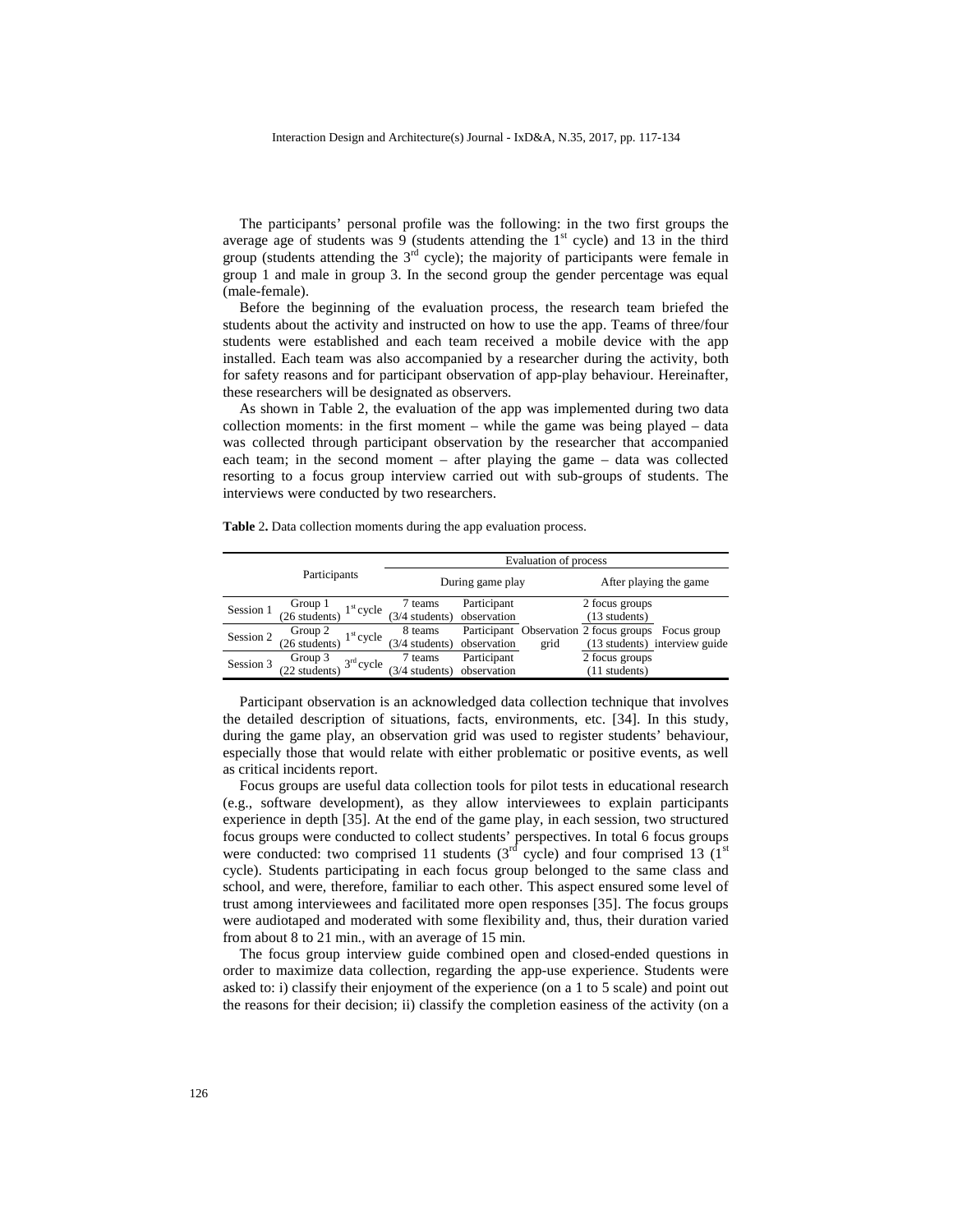1 to 5 scale) and point out the reasons for their decision; iii) propose changes and recommendations for further improvement; and iv) explain their overall sense of the experience. There was an intentional progression from general initial questions to detailed ones and ending with a question to capture the students' overall opinion. As recommended in the literature [35], the researchers paid attention to the number of questions and language used, especially considering the young age of the interviewees.

 Observation reports and transcripts from the focus groups were submitted to content analysis [34, 36] with the aim to uncover the appreciated features of the app and the ones needing improvement. The categories emerged from the empirical data and are described in the next section. Data triangulation from the focus groups and from the observations made was also performed in order to ensure trustworthy results [34, 36].

The next section presents the results of the first cycle of the EduPARK game prototype and discusses them accordingly to the literature reviewed. The anecdotal evidence collected suggested some improvement changes, which will be presented.

## **4 Results and discussion**

Data collection gathered from participants (focus groups) and from observations was both broad and specific, leading to concrete suggestions for improving the experience of using the EduPARK game *in loco*. Positive and negative perceptions of the EduPARK game are presented by categories, namely regarding enjoyment and level of difficulty. Content analysis also allowed identifying improvement suggestions for the development of further versions of the game, which are described below.

### **4.1 Positive perceptions of enjoyment**

First, students were asked to classify the activity using a scale, in which 1 stood for lower enjoyment and 5 for higher enjoyment. The answers revealed that in all focus groups, except one, the classification was 5. This implies that the activity was well rated by the students. This result is in line with studies mentioned before that point that AR tools promote students enjoyment [5, 10, 11]. Justifications provided by the students were diverse, ranging from perceptions that could imply the motivational value of the activity to the valorisation of the outdoor activities. In the following paragraphs we describe students' justifications, illustrating them with examples.

The first subcategory is related with 'increased motivation', as illustrated by these citations: "The activity was enriching because it helped us to develop values and helped us to wish for more learning ..." (G3 student) and "Students said this activity is really fun and cool" (G2, Observer H). This result is in line with the literature that reports that AR and digital games can promote motivation [3, 4, 9, 10].

Students valued several aspects of the activity. Among them is the 'valorisation of the social aspect of the activity' as mentioned by two students: "I liked it because we are socializing with our friends" (G1 student). Those results are similar to those of [25] that reports socialization with peers as one of the advantages of AR technology.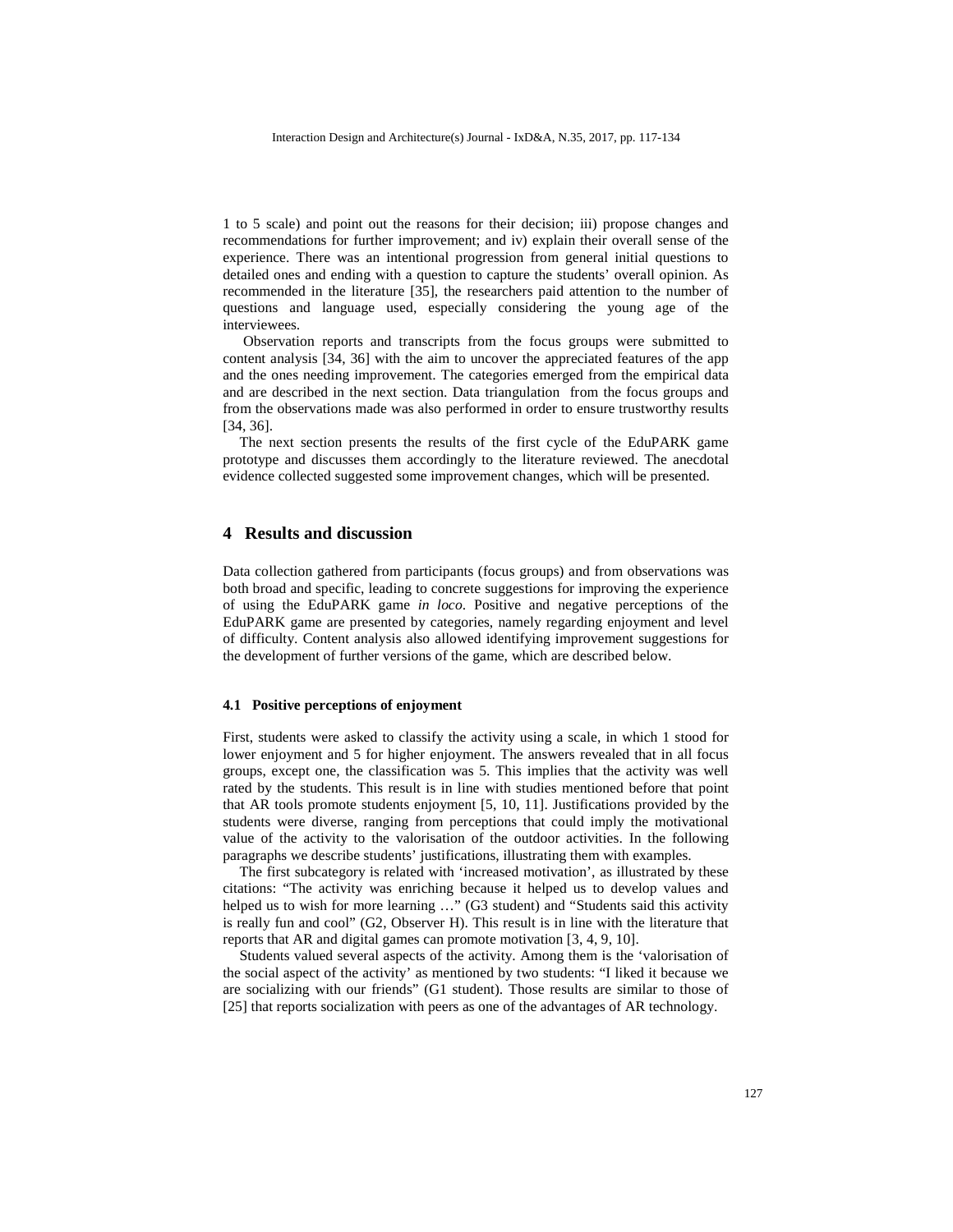Another aspect was related with 'valorisation of the outdoor activity': "I think we can achieve better results outside the classroom, because we are in physical and visual contact with the content we are supposed to learn" (G3 student) and "nature is really everywhere" [student citation] (G1, Observer C). The possibility to establish connections with content was also reported by [25] and it was acknowledged to support situated and authentic learning [15] , [20].

'Valorisation of SUP related content' was expressed by the students, as well as by the observers' notes, in the following citations: "The activity was important because we learnt more about the park" (G1 student) or "Students enjoyed learning about the park" (G1, Observer C).

Students also pointed to the 'valorisation of the learning pace', as the citation shows: "… we learn quicker" (G3 student), and to the 'valorisation of the immediate feedback' on the correct and incorrect answers included in the EduPARK game. For instance, one student stated: "I enjoyed it; because if we answered wrongly, the correct answer would show and we could learn more" (G2 student). The immediate feedback is related with increased learning performance [4]. This feature provides an individualized learning strategy to heterogeneous groups of students, giving an extra scientific explanation of the learning content activities integrated in the interactive quiz-based game. This is also one of the reported advantages of AR technologies in the literature, one that can promote autonomy [4].

### **4.1 Negative perceptions of enjoyment**

As described above, the majority of the students pointed out positive features of the activity, but they did not provide negative justifications. Nevertheless, some students highlighted some negative aspects of the activity related with the level of difficulty, which are presented below.

### **4.2 Positive perceptions of the level of difficulty**

Concerning the level of difficulty, the students' perceptions were rated between 4 and 5. Two groups did not justify their classification. The ones who did provided the following justifications.

'Connection with the curricular content' was one reason that students pointed out for considering the activity easy, as illustrated by the citations: "As we already knew the content, it was easier" (G1 student) or "Students stated that they already knew the information about the European holly [*Ilex aquifolium*]" (G2, Observer F). This result is in line with some authors' recommendation concerning AR activities that they should be educationally relevant for students [6] and contextualized, which seems to be the case of the EduPARK activities.

'Problem solving strategies' were identified by several observers that stated, for instance, that: "[Initially] students needed our help, but then they became more autonomous in solving problems" (G2, Observer G).

'Instruction adequacy' was also pointed by the observers, who mentioned: "Students easily understood when they had to move to another location" (G3, Observer I).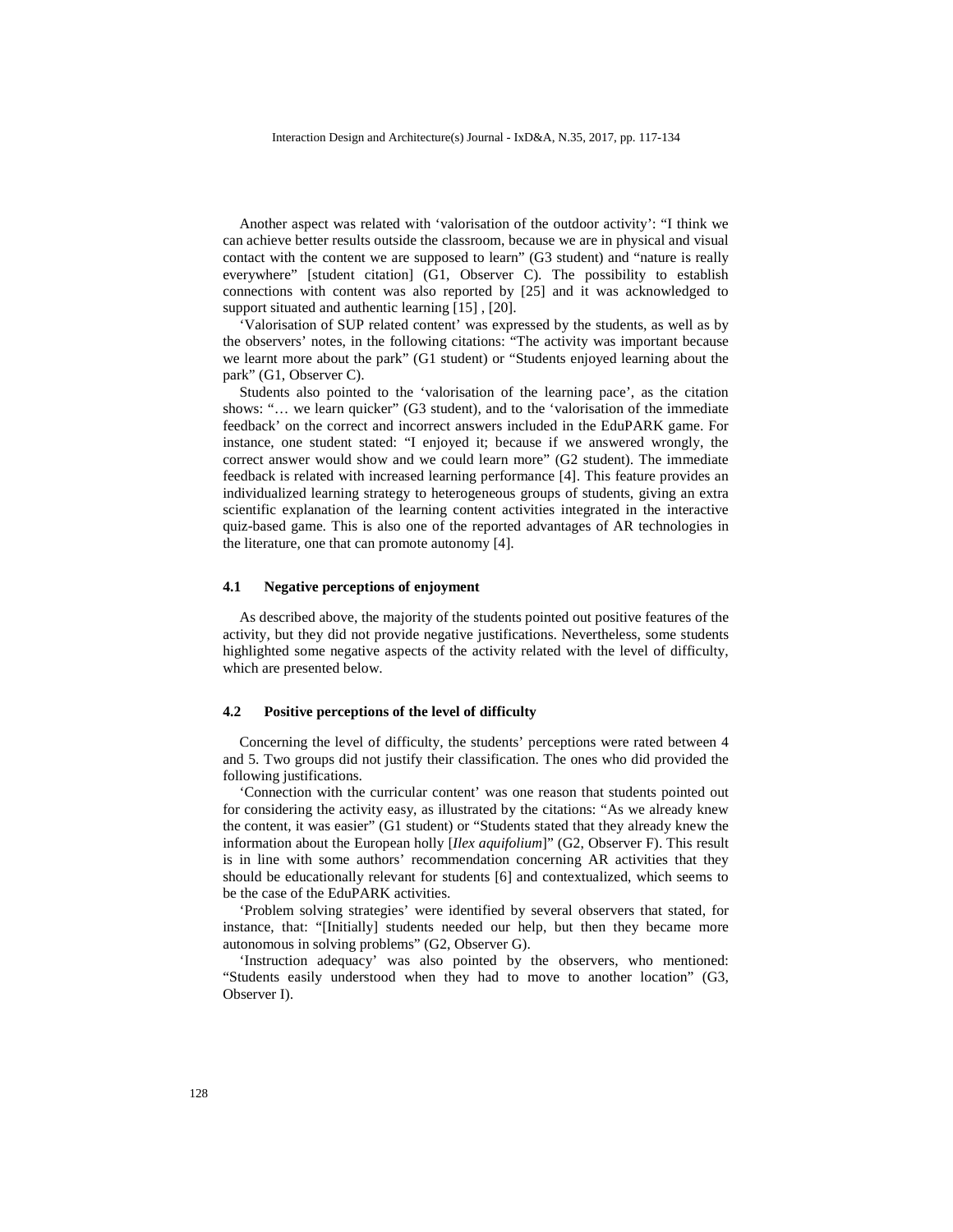### **4.3 Negative perceptions of the level of difficulty**

Students justified their lower rates concerning the level of difficulty of the EduPARK game referring to specific challenging aspects. One of the aspects is related to 'difficulties to interpret the questions', for instance related with the location of a specific object [bird in the roof] (G1 student) or inobservance of specific signs [locate the dates 1931 and 1932 in a panel of tiles] (G2, Observer F). Another type of difficulties, related to the interpretation of questions, is concerned with the 'difficulties with the vocabulary', which were observed especially in the younger groups: "Students didn't know the meaning of 'fertilizer' and 'honouring'" (G2, Observer F) or "Students didn't know what plans of symmetry were" (G1, Observer E).

Concerning the 'location of the AR marker', students apparently had different views. Some considered them too easy to find: "I believe they should be physically better hidden [referring to the markers]" (G3 student); an observer registered that "For them [another team] it was easier, because they didn't have to look for [the marker]" (G1, Observer C). Those who considered the markers were difficult to discover remarked that "The last one [marker] was really hard to find" (G3 student) or "The students didn't find the second treasure [third marker] by themselves" (G1, Observer E). Geocaching aspects of the game were also pointed out by the observers. For example: "Students didn't understand how to use the compass" (G2, Observer F) or "Students didn't find the right direction" (G1, Observer E).

Finally, some students reported 'difficulties with cultural questions': "I do not feel at ease with this kind of questions [culture questions]" (G3 student) or "Students found the general culture questions difficult" (G2, Observer F). Although some content of the AR game was familiar to students, as it was related with the curriculum, their knowledge about the local history and culture of Aveiro seems to be scarce, regardless their age.

### **4.4 Improvement suggestions**

Students' improvement suggestions were spontaneously made during the activity (and registered by the observers) and prompted during the focus groups. They were related with three subcategories: i) dynamic of the activity, ii) types of questions, and iii) interest of the activity.

Concerning the dynamic of the activity, several subcategories emerged. For example, students' opinions about the 'teams' constitution' were not consensual, as some of them preferred to work in smaller groups: "I think it would be better to play in teams of only two or three students" (G1 student), and others favoured bigger teams, since "Maybe playing in bigger teams, because [more elements] can think better" (G3 student). These contrasting opinions can be related to differences between students' ages (9-10 and 13-14). Nevertheless, one of students' concerns was related with the collaboration level within the team, which may be created in gaming situations, as claimed by [15].

The youngest students proposed to 'extend the activity': "I think the activity should have more questions and cover more places in the park" (G1 student) and "I wanted this activity to last longer" [student citation] (G1, Observer F). This fact may be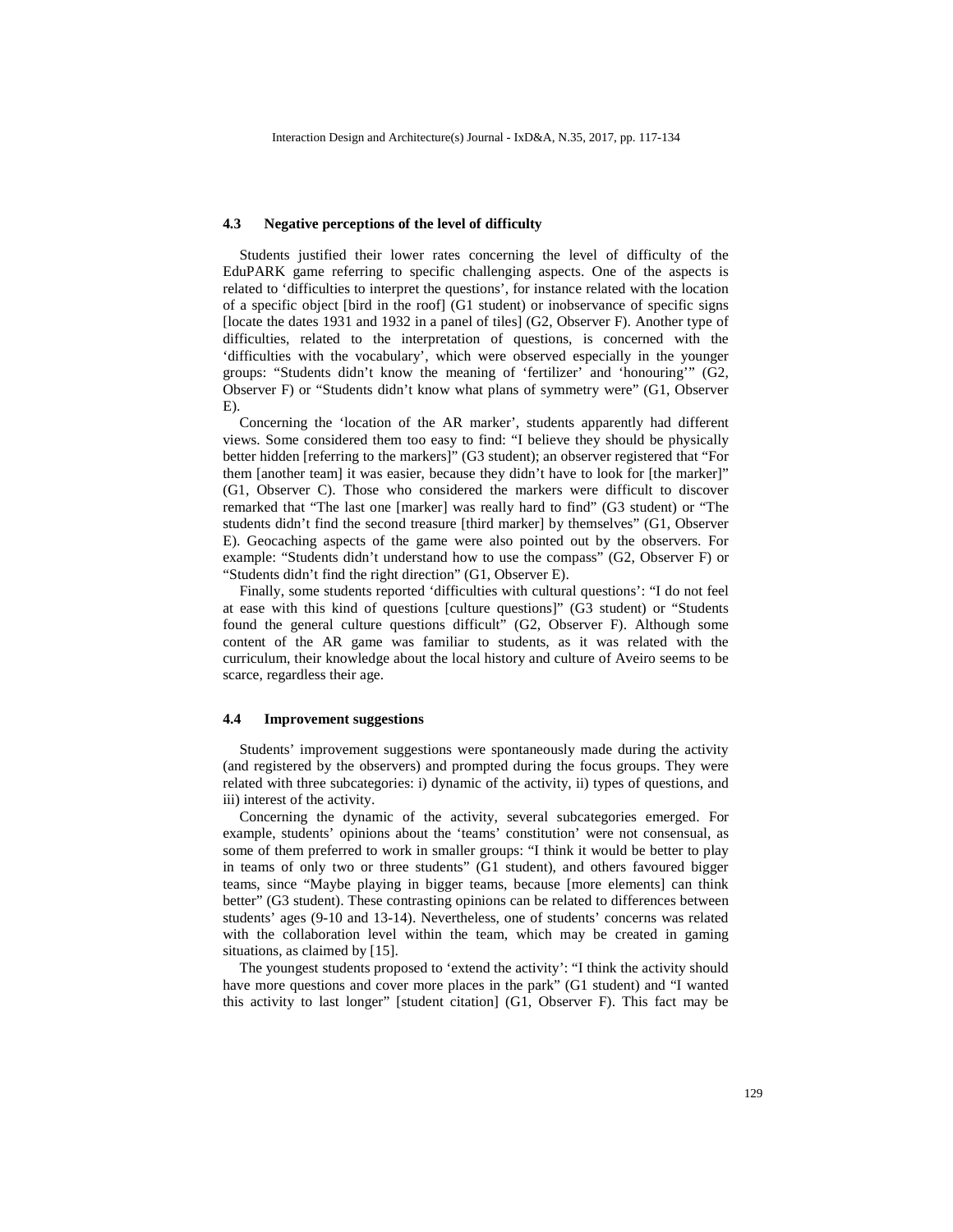associated with a stronger level of enjoyment with the activity reported by the youngest students (who classified the activity with 5 points).

The following subcategories are related with students' suggestions for designing other types of questions for the game. In order to improve the game, students proposed to include 'more subjects' in the learning guide, such as Portuguese, English, Astronomy, and Sports, as well as to comprise more 'diverse questions'. While one student said that "We would like to have more questions like the one involving the calculus …" (G1 student); another suggested a new type of question, based on visual recognition: "I would like to be asked to go to a known location" (G1 student).

Students provided valuable hints to increase the interest of the activity related to the inclusion of 'different paths and sites'. For example, students proposed: "… we should have more locations. For instance, I think that we could focus more in the lake, since we have a very beautiful lake [in the park]" (G3 student); "Different paths should be implemented" (G1, Observer B). Another student's suggestion was related with 'preventing cheating behaviour', as expressed in the following citations: "I think that the hints should be different from team to team because, when a team is behind, they can copy what the others are doing" (G1 student) and "Students think that the teams should have staggered starts during the activity" (G1, Observer D).

Finally, students also suggested to 'increase the competition', as revealed by these citations: "We could take a photo nearby the caches and then, the best photo would be the winner" (G2 student) and "One of the criterions [to win] should be the time, to increase the competition" (G3 student).

## **5 Final remarks**

The development of the EduPARK AR game follows a design-based research approach [31, 32]. In this work we present the implementation and evaluation phase of the first refinement cycle. The game was experienced by students in a SUP, the "Infante D. Pedro" park in Aveiro (Portugal). Data gathering techniques included focus groups (with students) and observation. The authors acknowledge some limitations, such as the loss of participants' nonverbal cues, as the interviews were audiotaped and not videotaped. Another aspect to consider is the fact that students were interviewed in a group, which has the potential to standardize the participants' opinions [24]. However, given the available resources and setting for the conduction of the interviews, these limitations may not affect the results, taking into account that the aim of this work is to collect the players' opinions regarding the activity *in loco*.

Results suggest that students considered the game enjoyable and easy to play. However, some negative perceptions were also pointed out. These results allowed us to propose some design principles, as major contributions to this area of knowledge that can be useful for future educational games in SUP, or similar contexts.

In what concerns gaming aspects, the main goal is to keep the player engaged in learning for a long time, as the game activities should increase students' motivation to learn [2, 4, 9, 10], by providing immediate feedback [4], socialization opportunities among peers [7] and challenging experiences, by balancing the difficulty of the AR markers localization [20].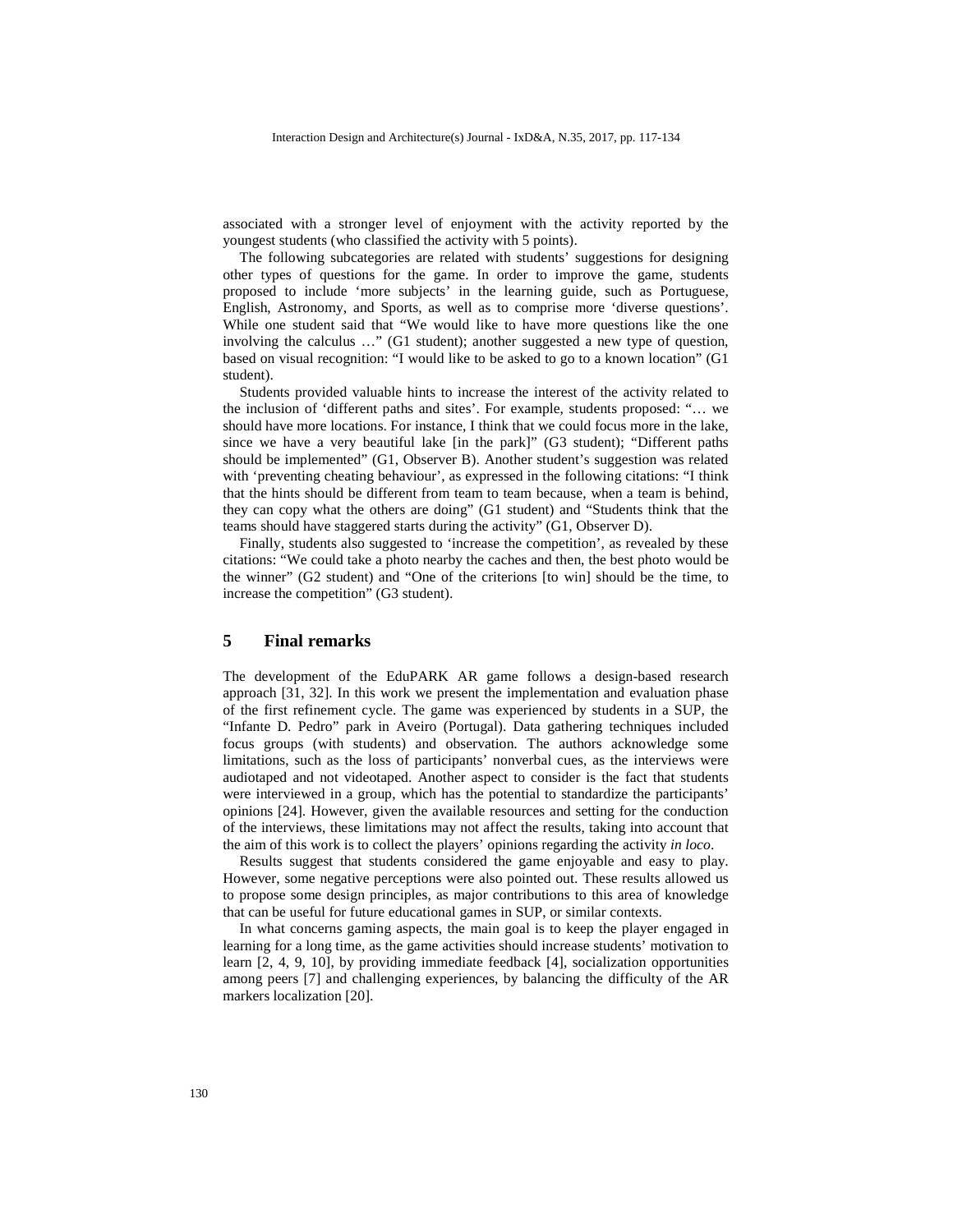Games should be as much versatile as possible, according to the inclusion of a rich choice of game elements, such as treasure hunt and multiple choice questions, to enrich the gameplay experience and diversify the overall gameplay experience, as the main goal is to keep the player engaged in learning for a sufficiently long time [24]. On the other hand, the game should also provide versatility of users, allowing to be played individually or in groups to promote social interaction and negotiation of understandings [15].

It is also important to provide adequate instructions, by attending to eventual difficulties to interpret the game questions and using suitable vocabulary, as this was a specific users' comment to improve the next app versions.

Concerning pedagogical issues, games should be explicitly grounded by learning theories, such as situated learning, authentic learning and constructivist learning theories within local and contextualized environments [15], [16], Furthermore, it is important to take advantage of the outdoor contexts, e.g. SUP, to promote situated learning, allowing contact with nature, local culture and history issues, to promote learning at a faster pace than in the classroom and increase learning performance [4].

Other important aspect is the inclusion of interdisciplinary contents based on the curriculum [7] to increase learning opportunities, such as problem solving strategies, autonomous learning and other soft skills. Finally, choosing technologies that students are familiar with, such as mobile devices that are usually used in out-of-school contexts, facilitate the users' experience, game engagement and learning.

The above-mentioned design principles may contribute to create better learning experiences, supported by significant data retrieval from students' perceptions and their performance while playing [21]. Students' offered several relevant improvement suggestions such as: increase the length of the activity, provide different paths and sites in the SUP, increase competition to promote enjoyment and learning [20] while enabling collaboration [21], and diversify the type of questions and of curricular disciplines involved. These suggestions will be considered in future work under the EduPARK project.

The results show that combining mobile technology with outdoor gaming activities allows learning to move beyond traditional classroom environments that students can explore and, simultaneously, make connections with curricular content. Furthermore, the EduPARK AR game provides collaborative, situated and authentic learning. It also offers new challenges, opens up horizons and opportunities for Science Education. The EduPARK game already integrates some of these recommendations [dynamic of the activity, types of questions, and interest of the activity], because the EduPARK researchers recognize that the game competition is an important aspect for promoting enjoyment and learning in students [23]. In line with [1] it is also acknowledged that the Aveiro SUP has important educational potential to develop formal and informal learning about ecological conservation, biodiversity and city historical patrimony, which will be reinforced in future versions of the EduPARK game.

**Acknowledgements.** This work was financed by FEDER - Fundo Europeu de Desenvolvimento Regional funds through the COMPETE 2020 - Operational Programme for Competitiveness and Internationalisation (POCI), and by Portuguese funds through FCT - Fundação para a Ciência e a Tecnologia in the framework of the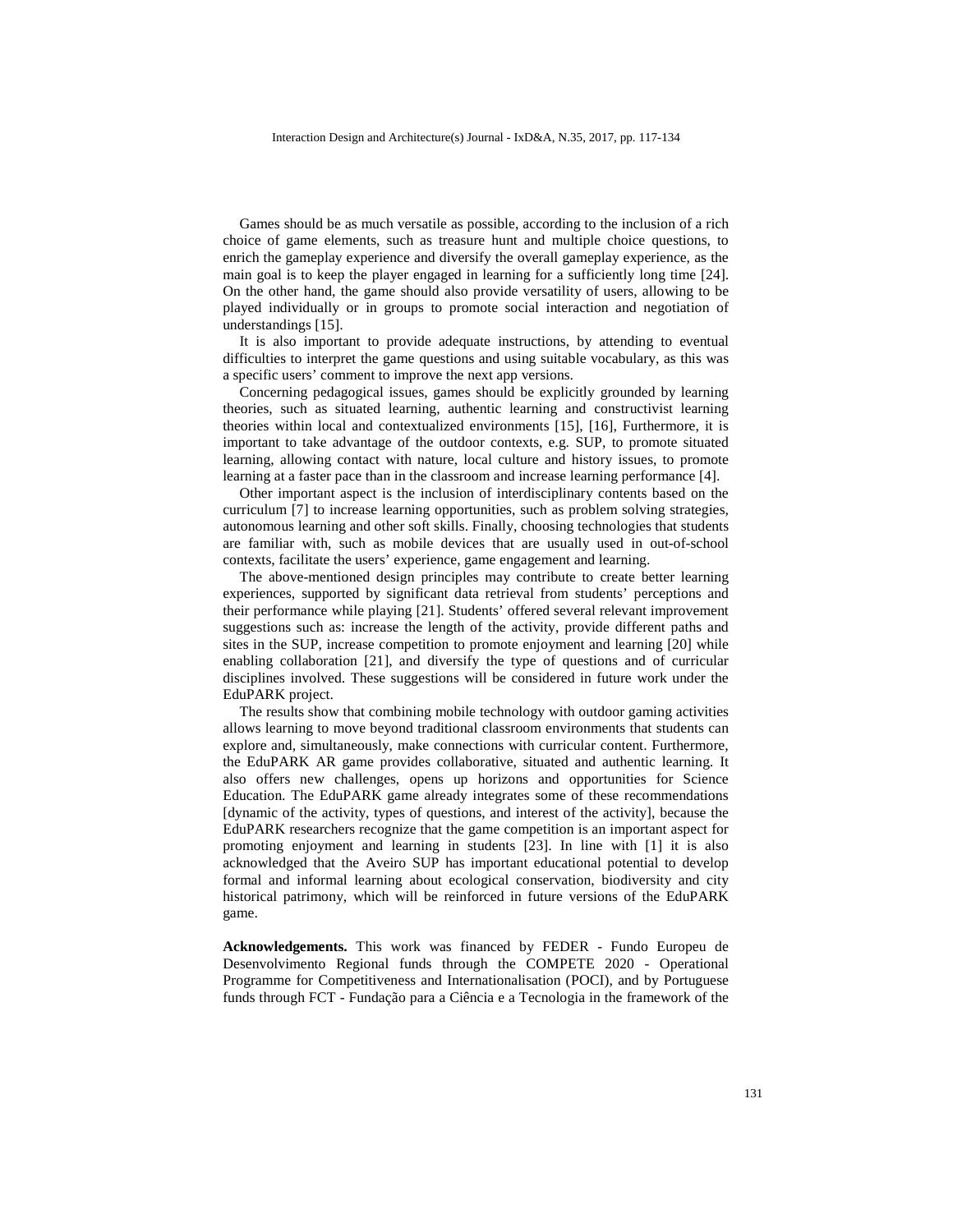project POCI-01-0145-FEDER-016542. The authors would also like to thank the EduPARK researchers, the participant students and teachers.

# **References**

- 1. Pombo L., Marques M.M., Loureiro M.J., Pinho R., Lopes L., Maia P.: Parque Infante D. Pedro: património histórico e botânico: projeto EduPARK, UA Editor (2017)
- 2. Clarke B., Svanaes S.: Updated Review of the global use of mobile Technology in Education, Techknowledge for Schools (2015)
- 3. Dunleavy M.: Design principles for augmented reality learning, TechTrends, 58, pp. 28–34 (2014)
- 4. Akçayır M., Akçayır G.: Advantages and challenges associated with augmented reality for education: A systematic review of the literature, Educational Research Review, 20, pp. 1–11 (2017)
- 5. Kamarainen A.M., Metcalf S., Grotzer T., Browne A., Mazzuca D., Tutwiler M.S., Dede C.: EcoMOBILE: Integrating augmented reality and probeware with environmental education field trips, Computers & Education, 68, pp. 545–556 (2013)
- 6. Radu I.: Augmented reality in education: a meta-review and cross-media analysis, Personal and Ubiquitous Computing, 18, pp. 1533–1543 (2014)
- 7. Bacca J., Baldiris S., Fabregat R., Graf S.: Augmented reality trends in education: a systematic review of research and applications, Journal of Educational Technology & Society, 17, pp. 133 (2014)
- 8. Johnson L., Adams Becker S., Estrada V., Freeman A.: The NMC Horizon Report: 2015 Museum Edition., ERIC, (2015)
- 9. Perez-Sanagustin M., Hernández-Leo D., Santos P., Kloos C.D., Blat J.: Augmenting reality and formality of informal and non-formal settings to enhance blended learning IEEE Transactions on Learning Technologies, 7, pp. 118–131 (2014)
- 10. Radu I.: Why should my students use AR? A comparative review of the educational impacts of augmented-reality Mixed and Augmented Reality (ISMAR), 2012 IEEE International Symposium on. pp. 313–314. IEEE (2012)
- 11. Santos M.E.C., Chen A., Taketomi T., Yamamoto G., Miyazaki J., Kato H.: Augmented reality learning experiences: Survey of prototype design and evaluation IEEE Transactions on learning technologies, 7, pp. 38–56 (2014)
- 12. Gianni F., Divitini M., Mora S.: IoT for smart city learning: Towards requirements for an authoring tool, CEUR Workshop Proceedings. vol. 1602. pp. 12–18 (2016)
- 13. Gianni F., Divitini M.: Technology-enhanced smart city learning: A systematic mapping of the literature, Interaction Design and Architecture(s), 27, pp. 28–43 (2015)
- 14. Naismith L., Sharples M., Vavoula G., Lonsdale P.: Literature review in mobile technologies and learning, Futurelab series (2004)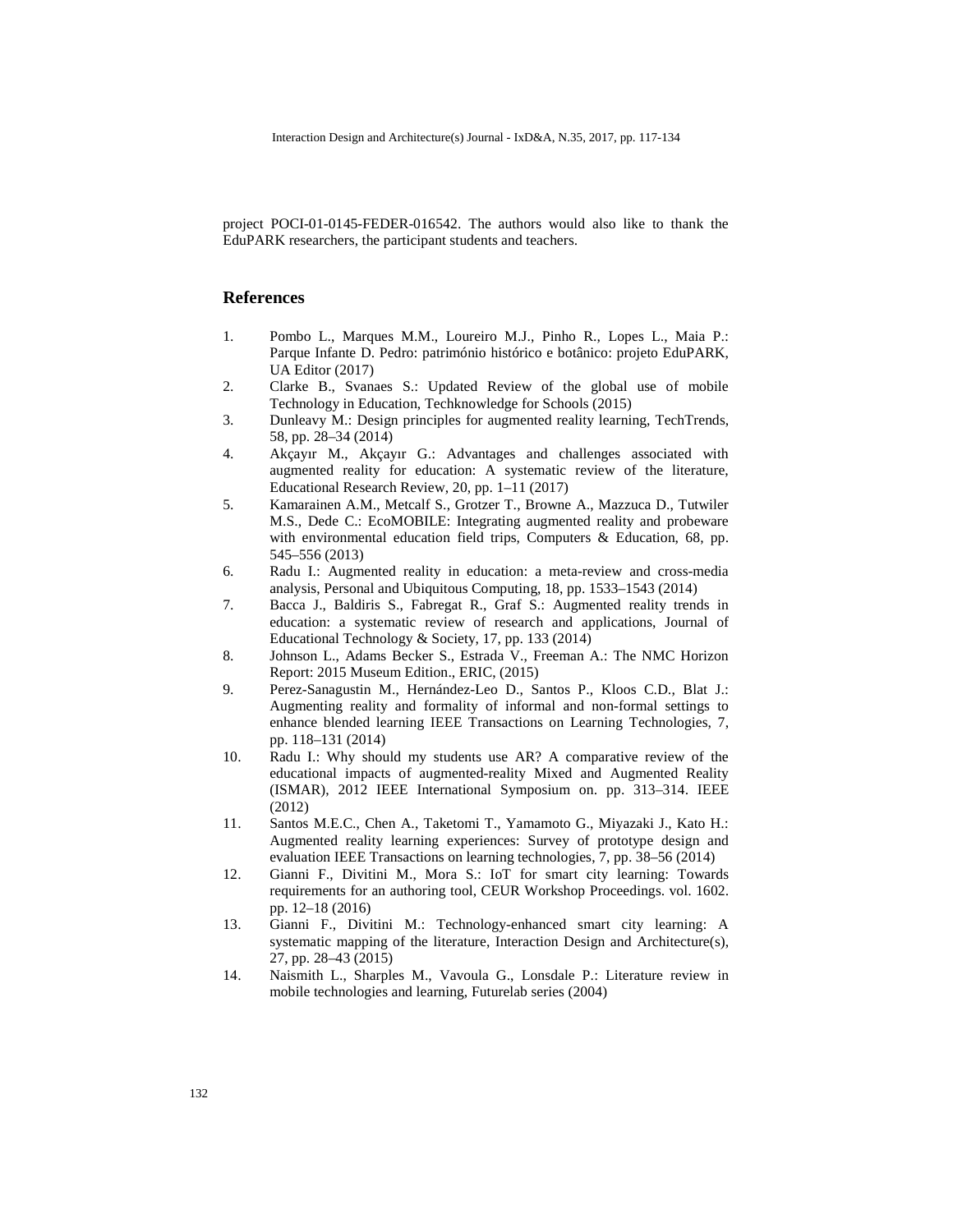- 15. Jonassen D.H.: Thinking technology: Toward a constructivist view of instructional design, Educational Technology, 30, pp. 32–34 (1990)
- 16. Sipos Y., Battisti B., Grimm K.: Achieving transformative sustainability learning: engaging head, hands and heart, International Journal of Sustainability in Higher Education, 9, pp. 68–86 (2008)
- 17. Ballantyne R., Packer J.: Nature-based excursions: School students' perceptions of learning in natural environments, International research in geographical and environmental education, 11, pp. 218–236 (2002)
- 18. Willison J.: Botanic gardens as agents for social change, IV International Botanic Gardens Conservation Congress. pp. 339–344 (1997)
- 19. Ballantyne R., Packer J., Hughes K.: Environmental awareness, interests and motives of botanic gardens visitors: Implications for interpretive practice, Tourism Management, 29, pp. 439–444 (2008)
- 20. Prensky M.: Digital Game-Based Learning, Paragon House, St. Paul, MN, (2007)
- 21. J Groff, V Clarke-Midura, L Owen, Rosenheck M.B.: Better Learning in Games: A Balanced Design Lens for a New Generation of Learning Games, Massachusetts, (2015)
- 22. Pombo L., Marques M.M., Carlos V., Guerra C., Lucas M., Loureiro M.J.: Augmented reality and mobile learning in a smart urban park: Pupils' perceptions of the EduPARK game, Smart Innovation, Systems and Technologies. vol. 80. pp. 90–100 (2018)
- 23. Hwang G.J., Wu P.H., Chen C.C., Tu N.T.: Effects of an augmented realitybased educational game on students' learning achievements and attitudes in real-world observations, Interactive Learning Environments, 24, pp. 1895– 1906 (2016)
- 24. Robson K., Plangger K., Kietzmann J.H., McCarthy I., Pitt L.: Is it all a game? Understanding the principles of gamification, Business Horizons, 58, pp. 411–420 (2015)
- 25. Loureiro M.J., Pombo L., Barbosa I., Brito A.L.: A utilização das TIC dentro e fora da escola: resultados de um estudo envolvendo alunos do concelho de Aveiro, Educação, Formação & Tecnologias, 3, pp. 31–40 (2010)
- 26. Song Y.: "bring Your Own Device (BYOD)" for seamless science inquiry in a primary school, Computers and Education, 74, pp. 50–60 (2014)
- 27. L Pombo, M M Marques, L Afonso, P Dias J.M.: Evaluation of an Augmented Reality Mobile Gamelike Application as an Outdoor Learning Tool, International Journal of Mobile and Blended Learning, in press, (2017)
- 28. Dunleavy M., Dede C., Mitchell R.: Affordances and limitations of immersive participatory augmented reality simulations for teaching and learning, Journal of science Education and Technology, 18, pp. 7–22 (2009)
- 29. Tarng W., Ou K.-L.: A study of campus butterfly ecology learning system based on augmented reality and mobile learning, Wireless, Mobile and Ubiquitous Technology in Education (WMUTE), 2012 IEEE Seventh International Conference on. pp. 62–66. IEEE (2012)
- 30. Srisuphab A., Silapachote P., Sirilertworakul N., Utara Y.: Integrated ZooEduGuide with multimedia and AR from the largest living classrooms to wildlife conservation awareness, Tencon 2014-2014 IEEE Region 10